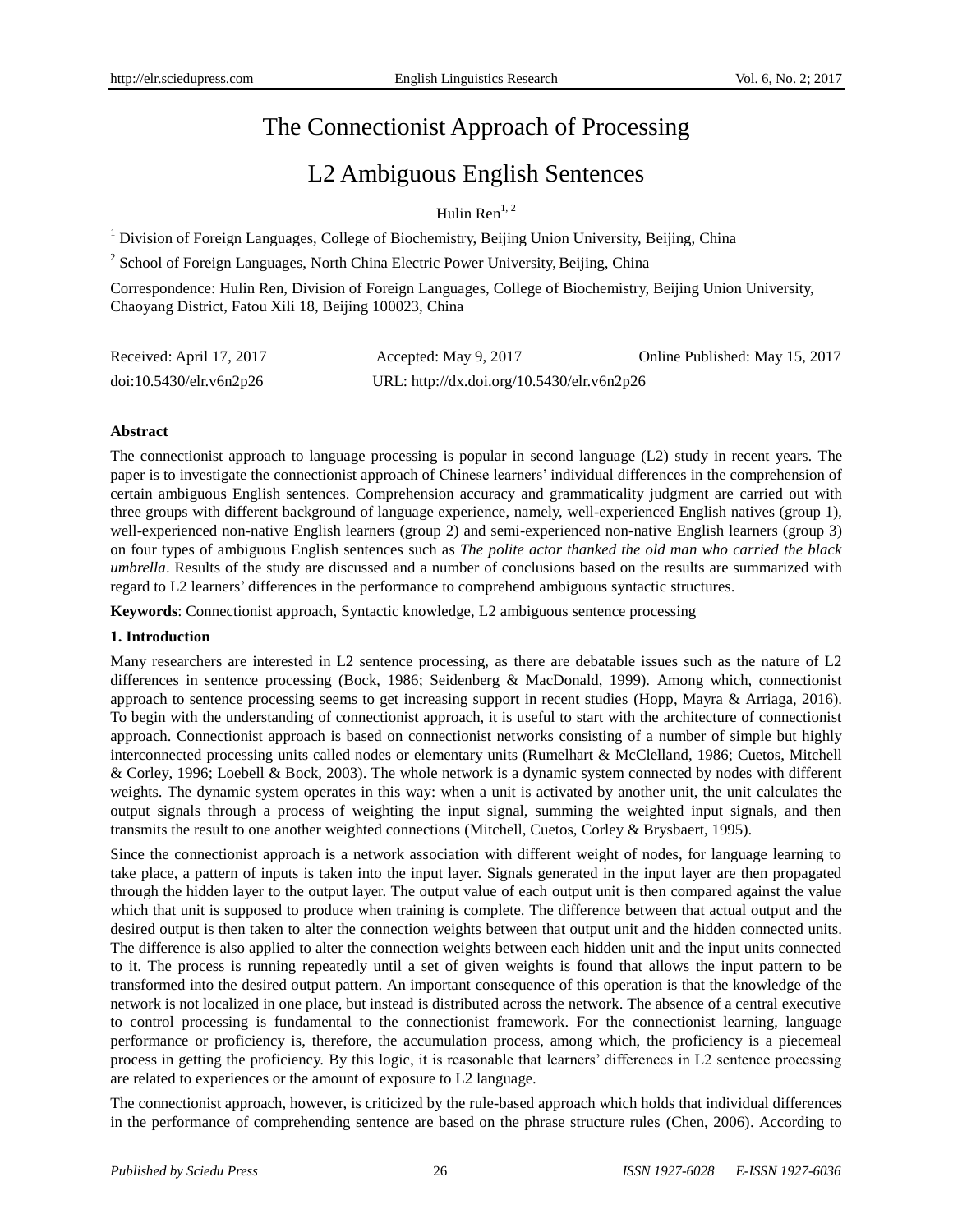Chomsky's (1965) theory, human linguistic abilities are rule-governed:

Normal use of language involves the production and interpretation of sentences that are similar to sentences that have been heard before only in that they are generated by the rules of the same grammar (1966, 11).

By Chomsky, grammatical rules are recursive, it is possible to self-embed sentences infinitely. For example, a relative clause may be embedded one or several relative clauses and can continue endlessly, as in the sentence *The rat that the cat that the dog chased bit died*. According to Chomsky, this sentence can be added with other numbers of center-embeddings *The rat that the cat that the dog chased bit died* is no principle of English grammar that could sensibly limit the number of center-embeddings in the sentence (Hawkins, 1994). Therefore, understanding a sentence involves identifying its syntactic structure, as it is only on the basis of identifying the syntactic structure that the comprehension of a sentence can be made (Shin & Christianson 2012). Thus, it seems that learners' differences in processing L2 sentences are closely related to the skill of syntactic knowledge.

It could be seen that the connectionist approach differs from the rule-based approach in the nature of L2 learners' differences in sentence processing. In order to clarify the differing views on the true nature of learners' differences in the performance of L2 sentences, it is necessary to investigate ambiguous sentence comprehension, since this comprehension process involves dealing with the syntactic knowledge, which is a good test stone for judging the above different views on L2 sentence processing mentioned above. In so doing, studies of grammaticality judgment and comprehension performance are conducted with Chinese learners of English on ambiguous L2 English sentence comprehension in the following section 2. Final conclusions (section 3) are drawn with regard to processing the four types of L2 ambiguous English sentences.

## **2. The Current Study of L2 Ambiguous English Sentence Comprehension**

Aims: It is aimed to investigate the processing of four types of L2 English ambiguous sentences with Chinese learners from different language experience (see the subjects below), with the expectation to see the different performance in grammaticality judgment and comprehension outcome.

Subjects: Subjects are from different language experience consisting of three groups: well-experience non-native English speakers (group 1); well-experienced native English speakers (group 2); semi-experienced non-native English speakers (group 3). Group 1 is 20 non-native English speakers who are of French, Greek, Russian and Chinese origin. They all had a degree in a language-related subject and were taking post-graduate study in either Applied/Historical Linguistics (five people) or in Education Studies (three people) at the University of Sheffield. Four of the subjects were third year PhD candidates in Historical Linguistics. All of them had the experience of being exposed to the English speaking environment and had received formal training in English for more than one year in mainland China or in UK by the time of the experiment. Most (eight subjects) of them had been English teachers in their home countries, where they taught English using explicit grammatical rules.

Group 2 is 20 native English speakers who had a degree in language-related subjects as well. Seven of them were undertaking post-graduate study either in Applied/Historical Linguistics in English Literature; the other five were doing PhD research in Literature at the University of Sheffield. Some natives stated that they had learned grammar at school, but that grammar was restricted to spelling and punctuation.

Group 3 is 20 Chinese learners of L2 English who are near fluent English speakers. Their mother language is Chinese, and English is the L2. They have received less than 11 years' formal instruction in English. They are senior school students at Beijing No. 20 Middle School at the time of the experiment.

Materials: The material includes four types of English ambiguous sentences: *1) While the band played the song pleased all the customers* (type 1); *2) The polite actor thanked the old man who carried the black umbrella* (type 2); 3) *We know where you are about the quality of your products* (type 3)*; 4) Anyhow, I am afraid the implications of these two terms are somewhat different* (type 4). The rational for using these structures is that they are ambiguous either in word meaning or sentence meaning or sentence grammatical structure. The first type is ambiguous due to the temporal syntactic ambiguity (i.e*. the band played*). The second type is ambiguous due to the syntactic ambiguity (i.e*. who carried the black umbrella*). The third ambiguous type results from the meaning of ambiguous clause (i.e*. where you are about*). The fourth type is ambiguous in that the sentence ambiguity is caused by word meaning (i.e*. terms*). Furthermore, these structures require the recursive application of grammatical rules. The material is made and revised based on Chipere's (2003) and Ren's (2013) testing structure.

Procedure and method: The comprehension test was conducted in a classroom for group 3, where subjects were asked to read the sentences and answer the questions to the sentences. Two weeks later, this group was asked to do grammaticality judgment in the same classroom. The grammaticality/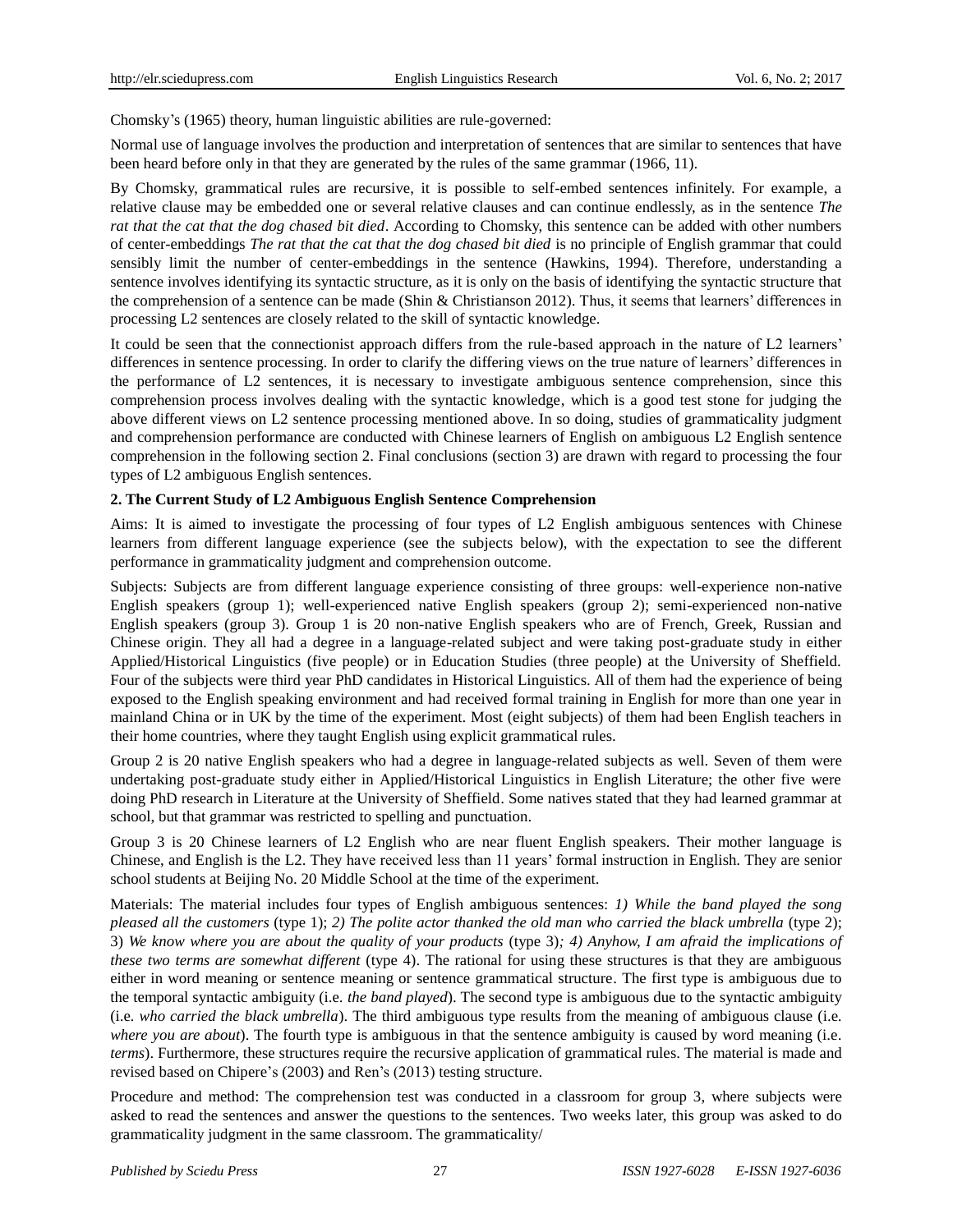acceptability judgment of each sentence is judged by a scale of numbers from 1 (completely ungrammatical) to 5 (completely grammatical) with examples as illustration. For group 1 and 2, they were given both the printed comprehension material (and the questions) as well as grammaticality judgment of the English ambiguous sentences during the break at the conference of English School at the University of Sheffield, where they were told to do them as best as they could, as they were professionals and their responses to the testing material would be taken as important measure for syntactic proficiency.

Results and discussion: Mean comprehension scores of sentence structures are shown in table 1. The results show that well-experienced non-natives obtained the higher comprehension scores than that of the well-experienced natives in the comprehension of sentences in type 3 and 4; the semi-experienced Chinese learners of English obtained the lower comprehension than that of the well-experienced native speakers of English in the whole comprehension performance. The main effects of groups for the key questions was significant, The results can be explained in terms of effects of language experience on comprehension, whereby the explicit grammatical instruction was given to well-experienced non-natives, while learning English gave them an advantage over the native speakers; as the relatively more schooling or instruction with English makes it possible for the well-experienced non-native English learners perform better than that of the semi-experienced Chinese learners of L2 English.

| Structure        | Group 1 | Group 2 | Group 3 |
|------------------|---------|---------|---------|
| type 1           | 0.512   | 0.613   | 0.312   |
| type 2           | 0.723   | 0.752   | 0.134   |
| type 3           | 0.531   | 0.514   | 0.221   |
| type 4           | 0.812   | 0.781   | 0.215   |
| Total mean score | 0.645   | 0.665   | 0.221   |

Table 1. Mean Comprehension Scores of sentence structure (by percentage)

Note: Group  $1 =$  well-experienced non-native English learners

Group  $2$  = well-experienced native English learners

Group  $3 =$  semi-experienced Chinese learners of L2 English

The effect of groups is generally compatible with the connectionist approach to L2 sentence processing, given that comprehension performance was found to be related to the level of language experience. This result gave less support to the common assumption that non-natives never reach native-like proficiency (see type 3 and 4), indicating that the more experienced non-native learners of English (of course with more exposure to English) have better performance in the comprehension than that of the less experienced learners.

Suppose that L2 sentence processing of non-natives may be subject to delays, inefficiencies or qualitative differences compared to native processing (Gibson & Pearlmutter, 1998), the experimental results show that the experienced and semi-experienced L2 learners did not show a reduced sensitivity to syntactic information in non-native parsing, at least from the sentence comprehension of the type 1 and type 2, which was against the shallow structure hypothesis (Felser & Roberts, 2007; Clahsen & Felser, 2007) that non-native parsing had a reduced sensitivity to syntactic information.

| Structure        | Group 1 | Group 2 | Group 3 |
|------------------|---------|---------|---------|
| type 1           | 0.862   | 0.713   | 0.212   |
| type 2           | 0.621   | 0.617   | 0.173   |
| type 3           | 0.724   | 0.421   | 0.112   |
| type 4           | 0.612   | 0.523   | 0.192   |
| Total mean score | 0.705   | 0.569   | 0.172   |

Table 2. Mean Scores of Grammaticality Judgment (by percentage)

Mean scores of grammaticality judgment are shown in table 2. In the grammaticality judgment tasks, the rate of 'grammatical' judgments for type 3 and 4 is greater than the rate of correct responses to the key question for natives. For the semi-experienced Chinese learners of L2 English, on the other hand, the rate of 'grammatical' judgments is the same as the rate of correct responses for the key questions. The interaction between Groups and Questions (key question and grammaticality judgment is significant at  $F(2,31)=3.82$ ,  $p<0.05$ . However, the rate of 'grammatical' judgments is less than the rate of correct responses to the key question of the type 4 structures for all groups.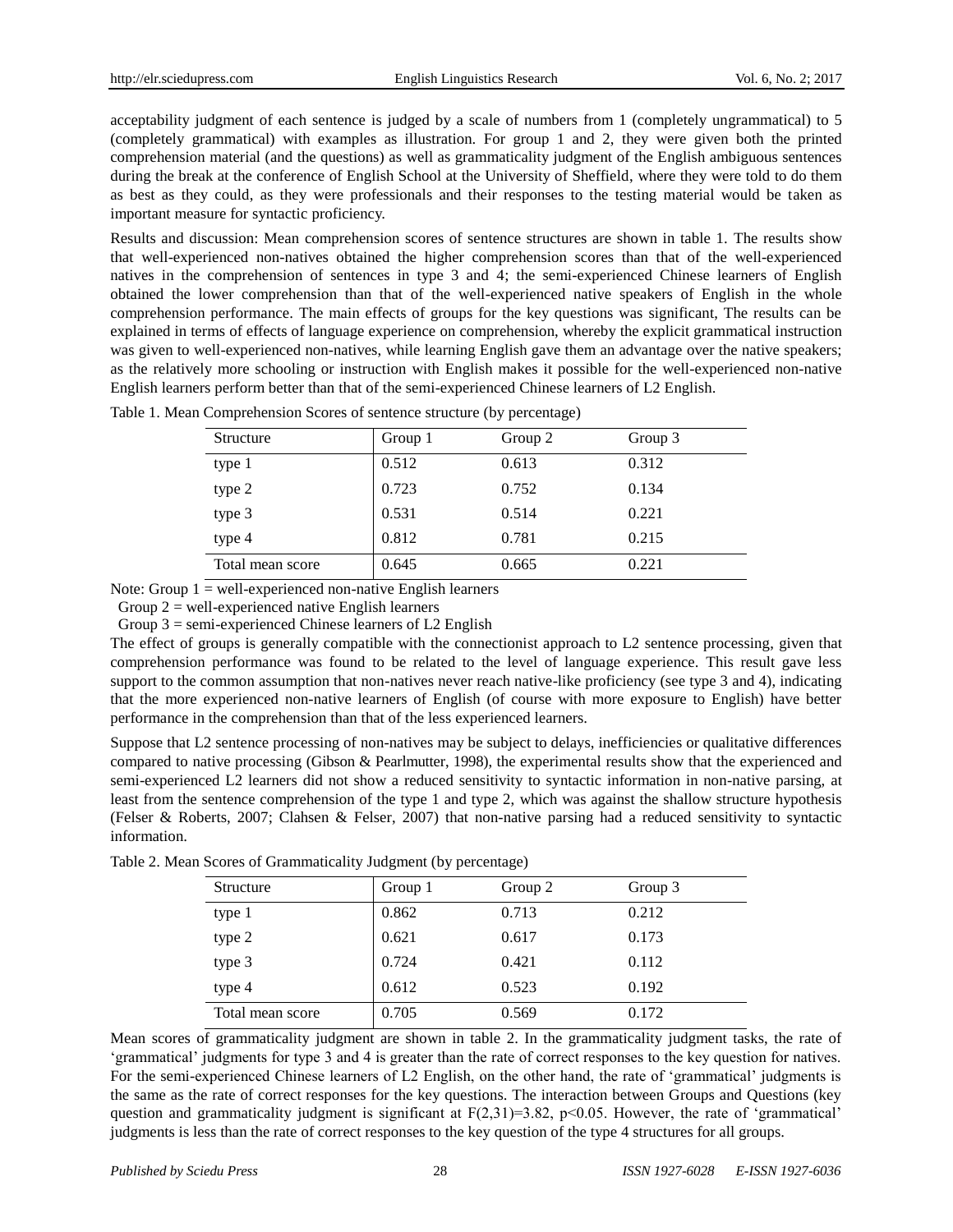

Figure 1. Interaction of Groups x Grammaticality Judgment



Figure 2. Effect of Grammaticality on Comprehension

The effects of ambiguous structures suggest that subjects did not have a systematic knowledge of English grammar. It is interesting that this effect is greatest for the well-experienced non-native natives, followed by the Chinese learners of L2 English. The differences are related to group differences in explicit grammatical knowledge. Group 1, who had the most explicit knowledge of English grammar (on account of their linguistic background) perform in the most systematic way, followed by Group 3, whose explicit grammatical knowledge might be expected to be in the middle of the two groups. This pattern of group differences is consistent with the differences in automatic systematicity and non-automatic variety between experts and novices.

The explanation is supported by results from the task of grammaticality judgments (figure 1). The well-experienced L2 learners appeared to overrate their understanding of sentences of structure type 3, whereas Chinese learners of L2 English made grammaticality judgments which were consistent with comprehension responses (Juffs, 2006). This result suggests that the semi-experienced Chinese learners of English carried out both the comprehension and grammaticality judgment tasks in a rule-based manner (Luka & Barsalou, 2005). Their ability to perceive the syntactic structure of the test sentences also followed their grammaticality judgments.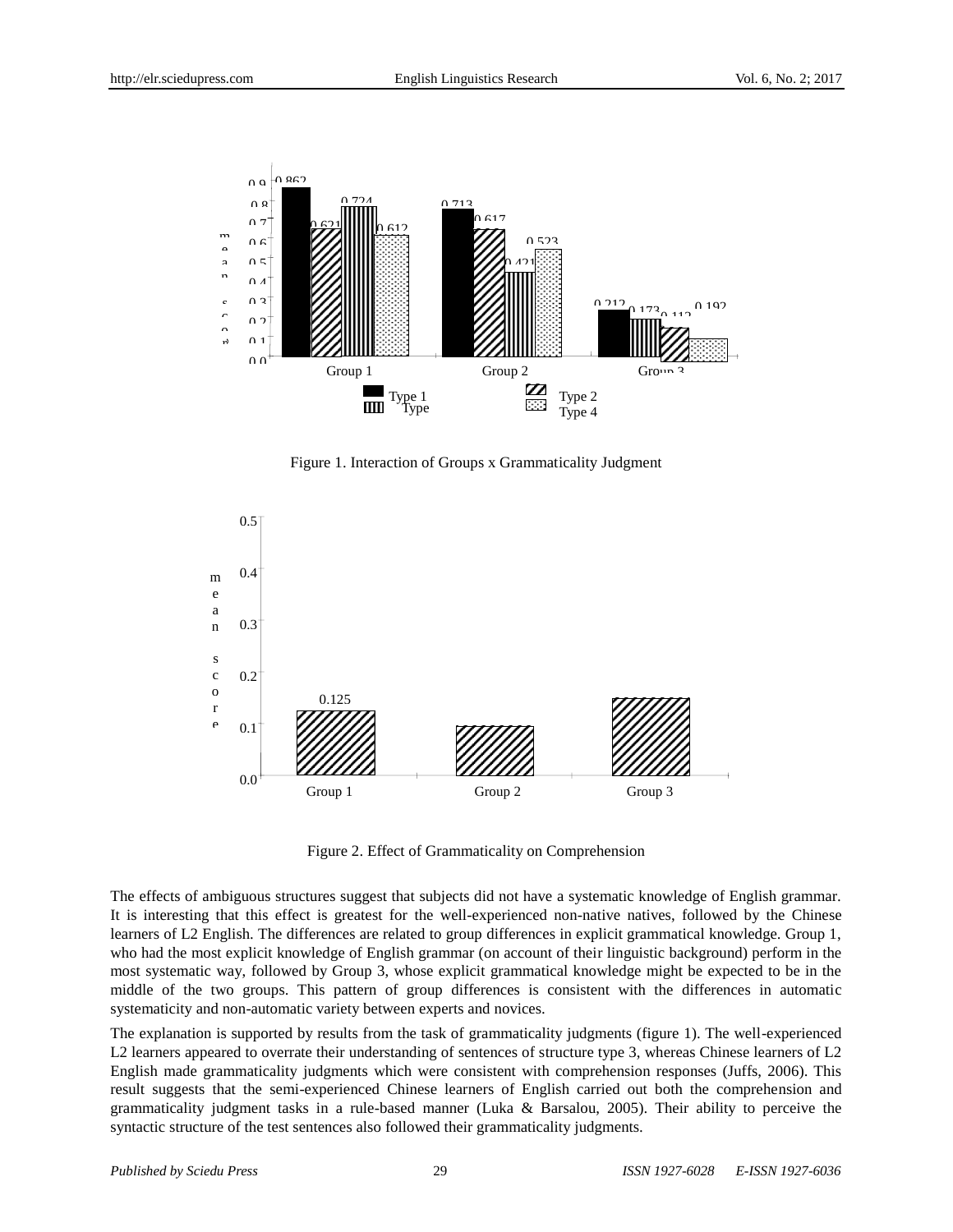Group 3 seemed to be most affected by Grammaticality (figure 2). The interaction between

Grammaticality and Groups is significant for the key question,  $F(4,48) = 2.21$ , p<0.07 and was significant when scores for both Questions 1 and 2 (the key question and the second most difficult question, respectively)  $F(4,48) =$ 4.18, p<0.01. There was no significant effect of Grammaticality for Group 1,  $F(2,16) = 1.26$ , p<0.25 or for Group 2,  $F(2,16) = 1.42$ , p<0.23, but the effect of Grammaticality on Group 3 was significant,  $F(2,16) = 15.31$ , p<0.001.

The structures used in the grammaticality judgment were all ambiguous English sentences but are different in degree of ambiguity. Given that language experience might contribute to L2 learners' differences in comprehending these ambiguous sentences (Pickering, & Branigan, 1999; Hernandez, Bates, & Avila, 1996), the amount of language experience with explicit rules of English grammar seemed to make little differences in the comprehension performance in terms of rule-based manner (Su, 2001; Lee, 2009). That is, the well-experienced non-native learners (group 1) who had relatively much more experience or instruction on English performed almost the same in grammaticality judgment as the semi-experienced learners who had less experience or instruction. It seems that there is a minimum amount of experience limitation for L2 learners to have the formal instructions on explicit English grammar rules, which is necessary for L2 learners' skill to comprehend the ambiguous English sentences.

#### **3. Conclusions**

The study investigated four types of L2 ambiguous English sentences from the perspective of the connectionist approach to sentence processing. Results show that reduced scores in grammaticality judgment relative to sentences with less experience with L2 English, and experience with syntactic structure in a sentence were instrumental in increasing comprehension accuracy. Since the study is employed ambiguous sentences, it should be cautious that the potential utility of experience-based meaning activation to reduce grammaticality scores and increase comprehension accuracy in L2 ambiguous sentence processing and thereby facilitate the automatic L2 comprehension skills.

#### **Acknowledgments**

The study was supported by Beijing Social Science Key Planning Project Fund (2015BJ0122).

#### **References**

- Bock, J. K. (1986). Syntactic persistence in language production. *Cognitive Psychology, 18*, 355-87. [https://doi.org/10.1016/0010-0285\(86\)90004-6](https://doi.org/10.1016/0010-0285(86)90004-6)
- Chen, Chiu-Huang. (2006).Chinese L2 learners' processing strategies in English. *CLO/OPL, 34*, 11-23.
- Chipere, N. (2003). *Understanding Complex Sentences: Native Speaker Variations in Syntactic Competence*. Palgrave, Basingstoke. <https://doi.org/10.1057/9780230005884>
- Chomsky, N. (1965)*. Aspects of the Theory of Syntax*. Cambridge, MA: MIT Press.
- Clahsen, H., & Felser, C. (2007). Grammatical processing in first and second language learners. *Applied Psycholinguistics, 27*, 3-42. DOI: <https://doi.org/10.1017/S0142716406060024>
- Cuetos, F., Mitchell, D. C., & Corley, M. M. B. (1996). "Parsing in different language". In M.
- Felser. C., & Roberts. L. (2007). Processing *wh*-dependencies in a second language: a cross-modal priming study. *Second Language Research*, *23*(1), 9-36. <https://doi.org/10.1177/0267658307071600>
- Frenck-Mestre, C. (2002). An on-line look at sentence processing in the L2. In R. R. Heredia.,& J. Altarriba (eds.). *Bilingual Sentence Processing*. Amsterdam, Elsevier, 217-236.
- Gibson, E., & Pearlmutter, N. (1998). Constraints on sentence processing. *Trends in Cognitive Sciences, 2*, 262-268.10.1016/S1364-6613(98)01187-5
- Hawkins, J. A. (1994). *A Performance Theory of Order and Constituency*. Cambridge: Cambridge University Press.
- Hernandez, A., Bates, E., & Avila, L. X. (1996). Processing across the language boundary: a cross modal priming study of Spanish-English bilinguals. *Journal of Experimental Psychology:Learning, Memory, & Cognition, 22*, 846-864. <https://doi.org/10.1037/0278-7393.22.4.846>
- Hopp, H., Mayra, E., & Arriaga, L (2016). Structural and inherent case in the non-native processing of Spanish: constraints on inflectional variability. *Second Language Research, 32*(1), 75-108. <https://doi.org/10.1177/0267658315605872>
- Juffs, A. (2006). Grammar and parsing and a transition theory. *Applied Psycholinguistics, 27*, 69-91. <https://doi.org/10.1017/S0142716406060115>